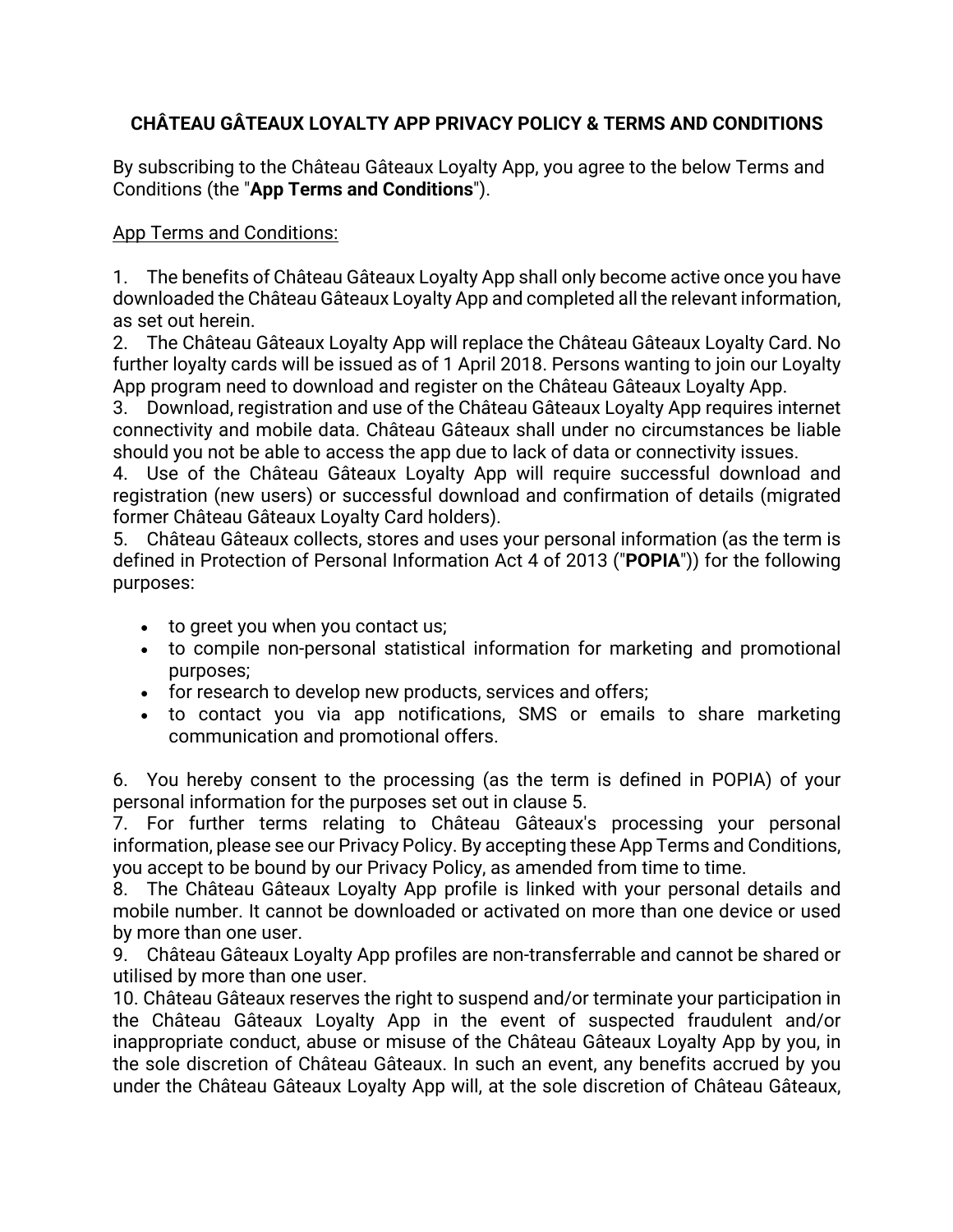acting reasonably, and to the extent allowed by law, be automatically suspended or forfeited and you will have no claim against Château Gâteaux for your lost benefits.

11. Château Gâteaux may from time to time run updates to the Château Gâteaux Loyalty App which may result in the app being temporarily inaccessible. Château Gâteaux will endeavour to limit any downtime to a minimum, and where practically possible, out of normal business hours. You shall have no claim against Château Gâteaux for any loss you may suffer as a result of the Château Gâteaux Loyalty App being inaccessible.

12. Château Gâteaux reserves the right to at any time change the App Terms and Conditions, including the benefits provided under the Château Gâteaux Loyalty App, by publication thereof on the Château Gâteaux website, provided that the benefits which have already accrued will remain unaffected.

13. This Château Gâteaux Loyalty App is subject to the provisions of the Consumer Protection Act, 68 of 2008, as amended from time to time (the "CPA"). To the extent allowed by law, other than the right to redeem the loyalty points within their validity period, you shall have no claims against Château Gâteaux, its management, directors, or employees arising out of or in relation to your participation in the loyalty program and use of the Château Gâteaux Loyalty App*.*

General:

14. This clause 14 is a separate, divisible agreement from the rest of these App Terms and Conditions and shall not be or become void, voidable or unenforceable by reason only of any alleged misrepresentation, mistake, duress, undue influence, impossibility (initial or supervening), illegality, immorality, absence of consensus, lack of authority or other cause relating in substance to the rest of these App Terms and Conditions and not to this clause 14; and remain in effect even if these App Terms and Conditions expire or terminate for any reason whatsoever.

14.1. Any dispute in relation to the Château Gâteaux Loyalty App will be determined by the management of Château Gâteaux or its nominee.

14.2. Should you not be satisfied with decision of the management of Château Gâteaux or its nominee, you may refer the dispute to any of the forms of alternative dispute resolution under section 70 of the CPA.

14.3. Should you refer the dispute to mediation under section 70(1)(c) of the CPA, the mediator will be as agreed by you and Château Gâteaux. Should we fail to agree on a mediator within 10 business days (all days of the week other than Saturday, Sunday, or a public holiday), the dispute will be referred to arbitration.

14.4. All disputes which cannot be settled by mediation as described in clause 14.3 shall be finally determined in accordance with the Commercial Rules of the Arbitration Foundation of Southern Africa **("AFSA**").

14.5. You and us shall agree on the arbitrator who shall be an attorney or senior advocate (with at least 20 years' experience in commercial legal practice) on the panel of arbitrators of AFSA. If agreement is not reached within 5 business days after either of us calls in writing for such agreement, the arbitrator shall be an attorney or senior advocate (with at least 20 years' experience in commercial legal practice) nominated by the chairperson of AFSA for the time being.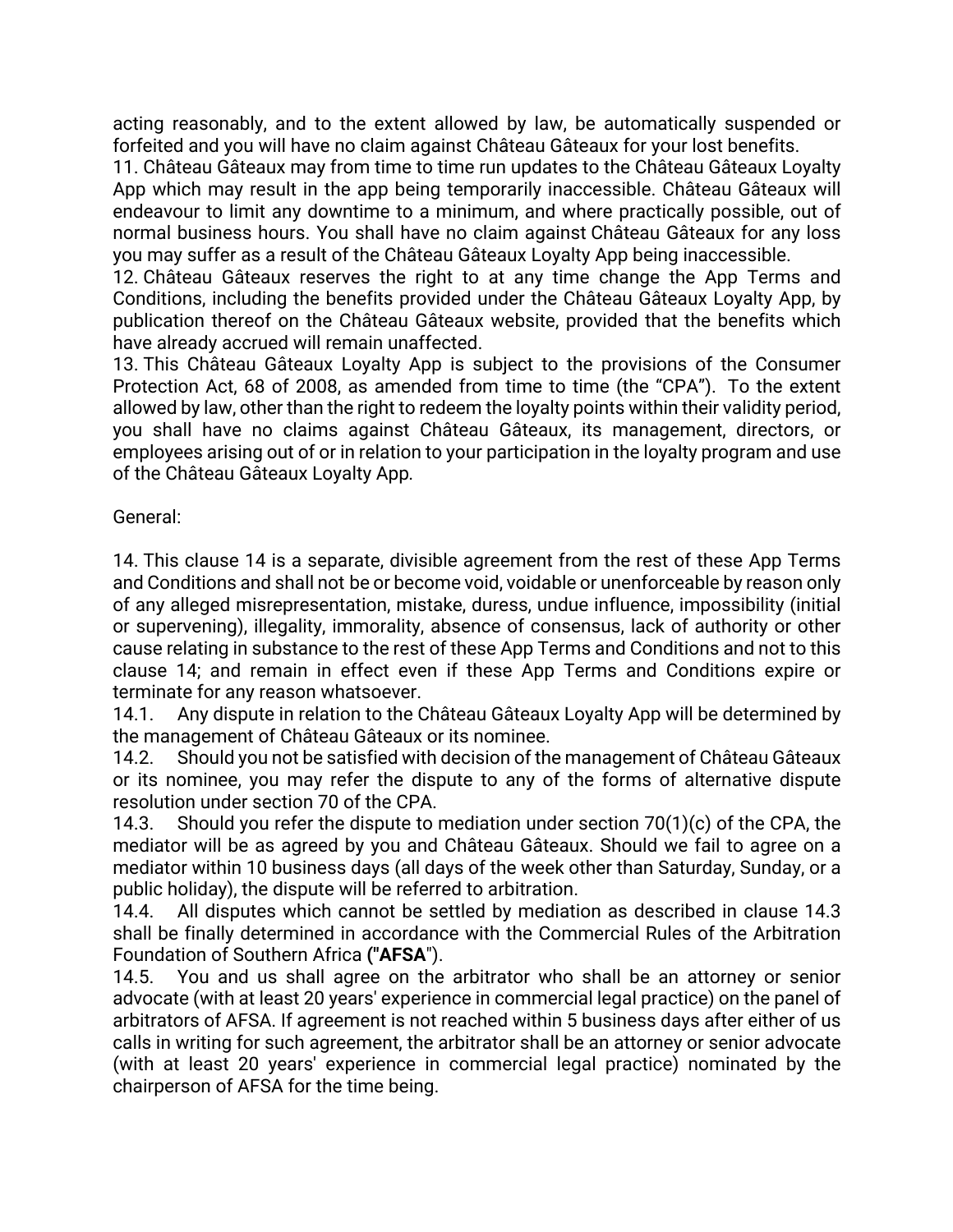14.6. The arbitration shall be held in Durban, South Africa, and we shall endeavour to ensure that it is completed within 90 business days after notice requiring the dispute to be referred to arbitration is given.

14.7. You irrevocably agree that the decision of the arbitrator: shall, in the absence of fraud or manifest error, be final and binding on you and Château Gâteaux; shall be carried into effect; and may be made an order of any court of competent jurisdiction.

14.8. Nothing contained in this clause 14 shall prohibit you or Château Gâteaux from approaching any court of competent jurisdiction for urgent interim relief.

14.9. You and Château Gâteaux hereby consent to the non-exclusive jurisdiction of the Durban Magistrates Court having jurisdiction for any proceedings arising out of or in connection with this Agreement.

15. Any costs, including all legal costs on an attorney and own client basis and value added tax, incurred by you or Château Gâteaux arising out of or in connection with a breach by the other one of us of these App Terms and Conditions shall be borne by the one of us in breach.

16. You warrant that you have the necessary legal capacity to enter into and perform in terms of the agreement contemplated in these App Terms and Conditions.

17. To extent permitted by law, Château Gâteaux provides no warranties in respect of the Château Gâteaux Loyalty App.

18. If either of us commits a breach of these App Terms and Conditions, the one of us not in breach may use any remedy available in law.

19. These App Terms and Conditions and the Privacy Policy contain all the provisions agreed on by you and Château Gâteaux with regards to the Château Gâteaux Loyalty App, and supersedes and novates in its entirety any previous understandings or agreements between you and Château Gâteaux. You waive the right to rely on any alleged provision not expressly contained in these Terms and Conditions and the Privacy Policy.

20. These App Terms and Conditions contains the entire agreement and you may not rely on anything communicated to you by us (whether or not made innocently, negligently or deliberately) which allegedly caused you to accept these App Terms and Conditions.

21. The grant of any indulgence, extension of any time or relaxation of any provision by Château Gâteaux under these App Terms and Conditions (or under any other agreement or document issued or executed pursuant to these App Terms and Conditions) shall not constitute a waiver of any right by Château Gâteaux or prevent or adversely affect the exercise by Château Gâteaux of any existing or future right of Château Gâteaux.

22. These App Terms and Conditions is to be governed, interpreted and implemented in accordance with the laws of South Africa.

23. The rule of construction that the contract shall be interpreted against or to the disadvantage of the party responsible for the drafting or preparation of the agreement shall not apply to these App Terms and Conditions.

24. Any provision of these App Terms and Conditions which is or may become illegal, invalid or unenforceable in any jurisdiction affected by these App Terms and Conditions shall, as to such jurisdiction, be ineffective to the extent of such illegality, invalidity or unenforceability and shall be treated as having not been written and severed from the balance of these App Terms and Conditions, without invalidating the remaining provisions of these App Terms and Conditions or affecting the legality, validity or enforceability of such provision in any other jurisdiction.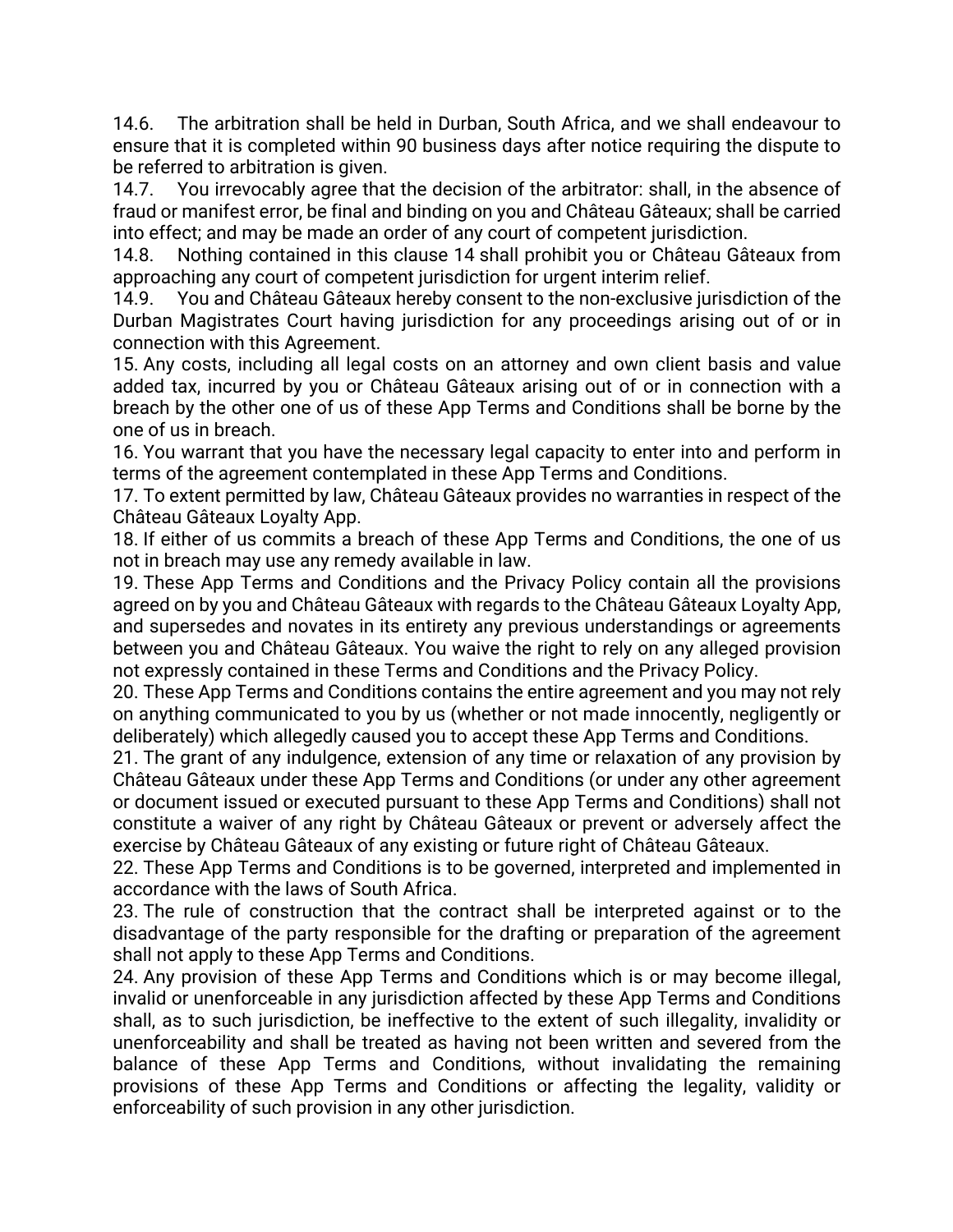25. For the purposes of these App Terms and Conditions, including the giving of notices and serving of legal process (as applicable), you and Château Gâteaux choose the following physical addresses as the place legal notices may be sent: 25.1. in the case of Château Gâteaux to:

Address: 1 Imvubupark Business Estate Riverhorse Valley Business Estate Effingham Kwa-Zulu Natal 4017

Email: [customercare@chateaugateaux.co.za]

25.2. In the case of you, to the physical address and email address you used to register for the Château Gâteaux Loyalty App.

25.3. If the notice is sent by registered post, it shall be deemed to have been duly given 5 business days after posting if posted to an address set out in clauses 25.1 and 25.2.

## Loyalty Program Terms and Conditions:

26. For in-store purchases, the Château Gâteaux Loyalty Program works on a stamp system in terms of which:

· 1 x hot beverage purchase (excluding Kiddychino and Hot Water with/without Lemon and/or Honey) = 1 stamp,

· 10 x hot beverage purchases (excluding Kiddychino and Hot Water with/without Lemon and/or Honey) = 1 hot beverage & 1 slice of cake reward (of your choosing)

- · 1 x Medium cake purchase = 1 stamp
- · 10 x Medium cake purchases = 1 Medium cake reward (of your choosing)
- · 1 Large cake = 1 stamp
- · 10 Large cakes = 1 Large cake reward (of your choosing)

27. For online purchases the Loyalty Program works on a stamp system in terms of which:

- · 1 Medium cake purchase = 1 stamp
- · 10 Medium cakes = 1 Medium cake reward (of your choosing)
- $\cdot$  1 Large cake = 1 stamp
- · 10 Large cakes = 1 Large cake reward (of your choosing)

28. Rewards stamps can only be redeemed for the equivalent goods identified in clauses 27 and 28 in-store for in-store purchases only. Rewards cannot be redeemed at our online store.

29. A stamp can only be earned at the till point by scanning the app, or online by including your Loyalty App ID to earn points at the conclusion of your purchase. No stamps can be earned once the transaction has been concluded.